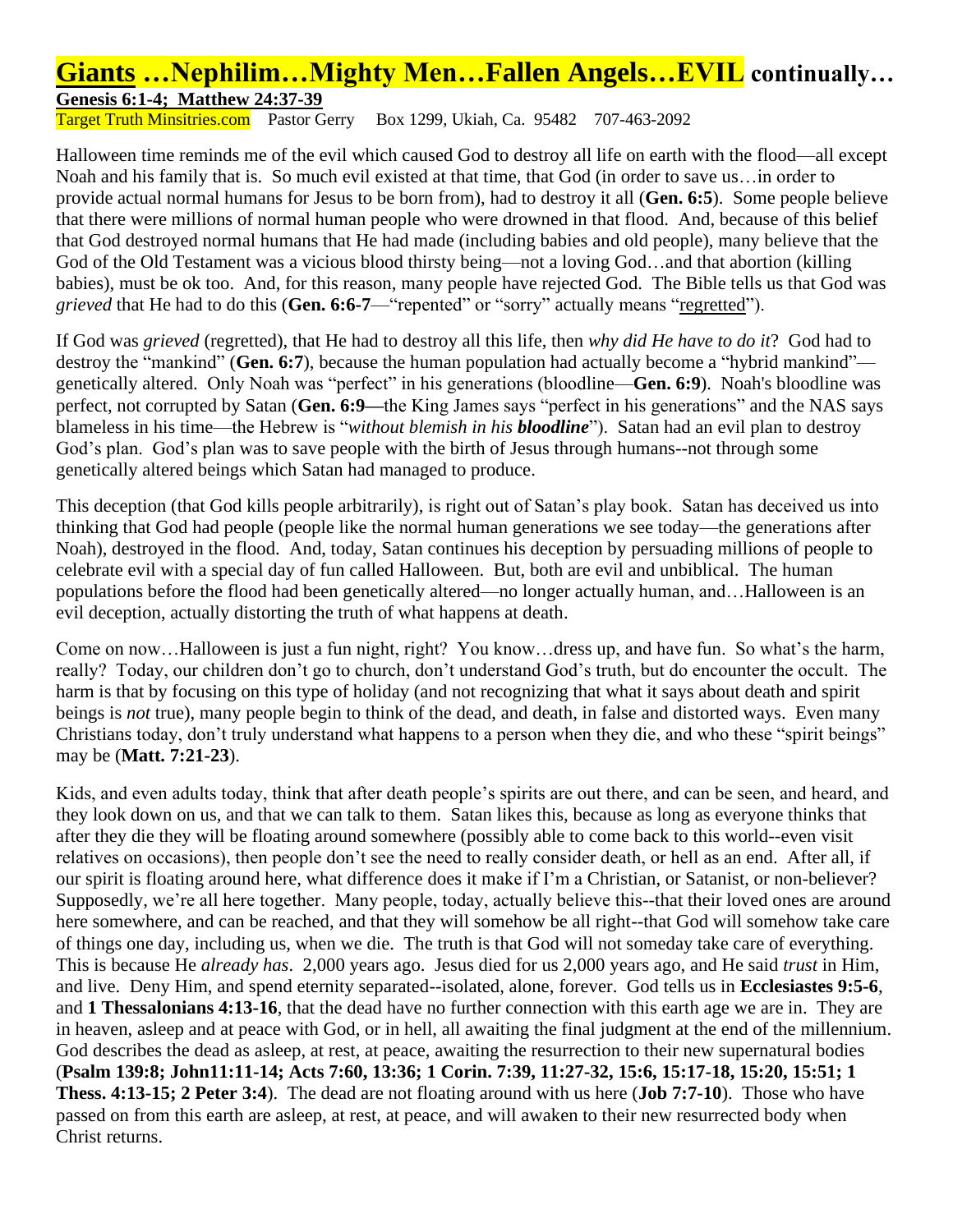Today, we are raising up a generation of young people who accept goblins, and spirit beings, and ghosts, thinking of them as ancestors, or loved ones. There are spirit beings. But, these spirit beings, which we do encounter, are actually demons, not ancestors or loved ones, and they lead us to false beliefs and death--not Jesus. This generation doesn't know who Jesus truly is. This is why Halloween is so dangerous. Our children are receiving only information from the world (Satan's domain for the time being), and not getting any input from the Bible. Many believe in spirit beings, but not in Jesus Christ. Satan has offered in the past (and still offers us today), this alternative understanding of life after death, so that we will fail to trust in Jesus. Instead, Satan tries to deceive people into worshiping the earth, the environment, the sun, the moon, or demons, which do exist, but are *not* our loved ones. Satan wants people to worship things of this world, and forget about God's kingdom. God's kingdom, you'll recall, is not of this world (**John 18:36**). Don't forget, that science tells us that our universe and solar system is doomed—it is all on a path of eternal destruction according to science (see book *Science, Origins, & Ancient Civilizations* – Target Truth Ministries.com). Only God's kingdom will exist one day soon, along with hell (which is eternal separation from His kingdom), for those who ignore Him.

Halloween is one of those worldly celebrations embraced by the majority, and yet, abhorred by God, as it is an association with the practices of evil. The world asks us to accept Halloween, and even enjoy evil as fun, and entertaining, and appropriate. However, Halloween delivers a view of the afterlife which is *not* biblical, and, in fact, is false information, satanic, and not Godly. One doesn't need to read the Bible to understand this. The World Book Encyclopedia is available to those who do not accept the Bible (**Halloween** – October 31<sup>st</sup> – The eve of the Babylonian, and the Celtic New Year…celebrates the god of the wicked dead).

As long as we encourage holidays and celebrations of false beliefs, the more confused our children will be, and the harder it will be for them to understand the truth…that the only way to eternal life with God is through Jesus, who is fully God (**John 10:30, 14:1-6; Acts 4:12**).

So…how did Satan go about trying to destroy God's plan for us to be born human—born human so that those who love God could be born again (**John 3:1-7**)?

In **Genesis 6:1-6**, God describes for us how some of the host of heaven chose to follow Satan, remain true to Satan, and leave their place in heaven to deceive women on earth: "*When men began to multiply on the face of the earth*" (**Gen. 6:1**), refers to how the population was exploding during these days of Noah, just before the flood. Just as today, where it took from the flood of Noah until 1865 A.D. to reach one billion people on the earth, the population is currently growing at the rate of 250,000 *each day* (**Matt. 24:37**). In **Genesis 6**, God describes Satan's effort to control this earth age for himself, and destroy God's plan of redemption / reconciliation for all the fallen souls who are predestined to be redeemed and reconciled. Satan's plan is to destroy the bloodlines, or generations of humans. Births from these unions are the source of "giants" and demons, which are different from the evil heavenly host, which are fallen angels (demons are the result of the spirits of these "giants" being separated from the giant bodies, and now in need of a body—**Mark 5:1-13**). It is often pointed out that the host of *heaven* do not marry, but, the Bible does not say they can't unite with women on *earth* (**Matt. 22:30; Mark 12:25; Luke 20:35**).

In **Genesis 6:3**, God tells us that 120 years will be for humans. We are flesh, *not* as the "sons of God" ("*bene ha-Elohim*"), in verse 2 and 4. We are born into this flesh world, and take on flesh bodies. Some scholars interpret this 120 years as God using these for Noah to spread the truth of God before the flood (**1 Pet. 3:18-20**). Noah was a preacher (**2 Pet. 2:5**). This period of time could be significant for the end-times (see book *Revelation, Apostasy, End Times, & This Generation*--Target Truth Ministries.com).

Some scholars read this as humans only living as many as 120 years on earth, in order to decide to develop a relationship with Christ, or not. Genetically, science tells us that our bodies are degenerating each generation, and that in the distant past we could have lived longer.

Ever wonder about how humans could live so long (even up to 1,000 years), as written about in Genesis? Actually, those who lived in ancient Sumer, recorded on their clay tablets that people lived for very long times. Archaeologists have discovered documents from Sumer, China, Egypt, Greece, and Rome that support the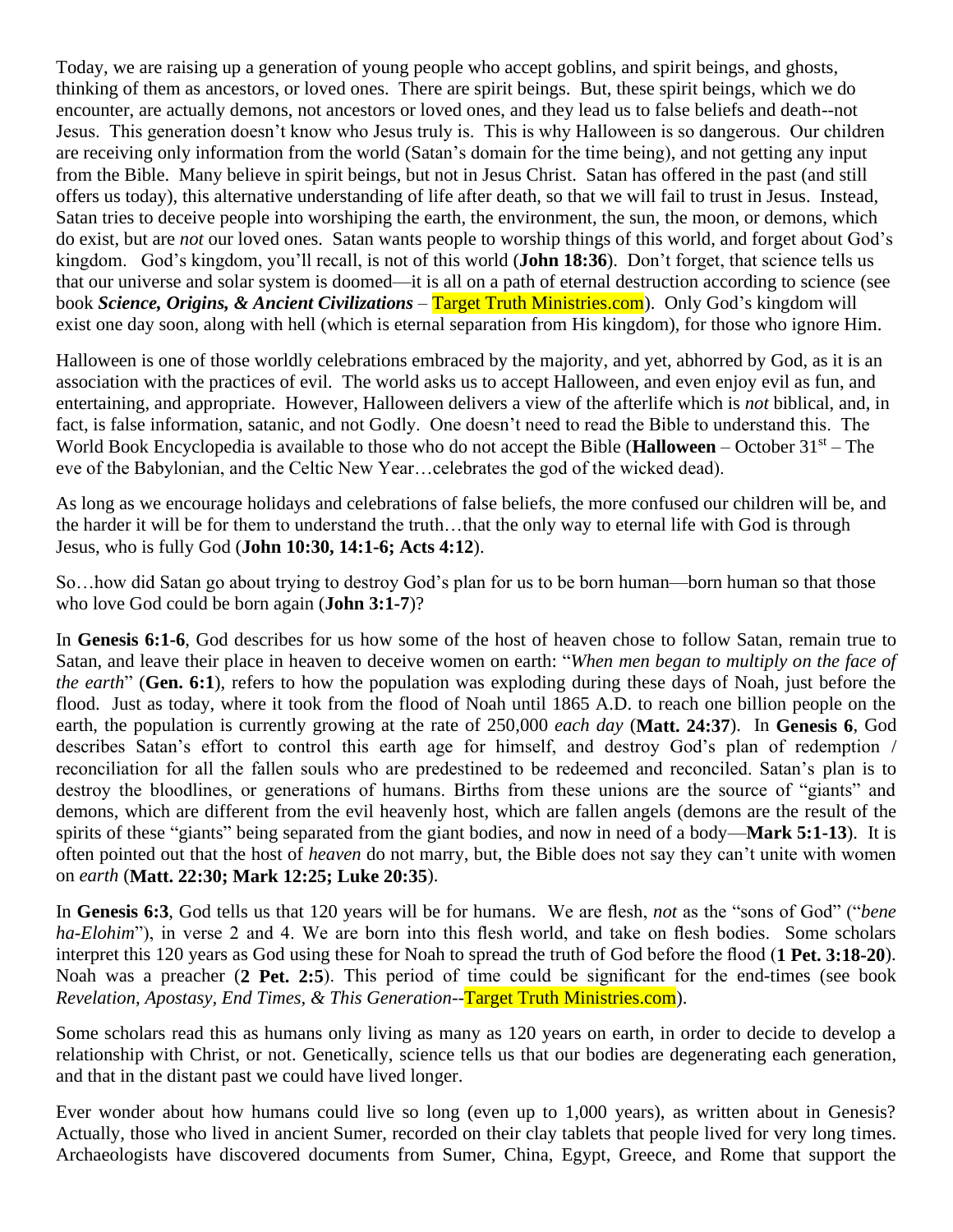Bible. Michio Kaku, of New York University, reported in 2008, on how Nobel Prize biologist, Paul Nurse, established that humans are not genetically programmed to die. There are no genes for aging. We die, because cells accumulate damage over time (due to cosmic radiation and free radical activity within the cell), and the repair process cannot keep up. Genetic biologists, Dr. Gordon Lithgow and Dr. Judith Campisi, from the Buck Institute for Age Research, in California, report that genes already exist within our genetic make-up to extend life by enhancing the repair process. Science tells us that humans should be able to live 1,000 years or more. Cambridge biologist Aubrey De Grey, is pursuing research to reverse aging by aggressive gene repair. Science now knows the Bible wasn't so far-fetched after all. Early humans had undamaged genes, and after several generations these genes have become damaged.

In **Genesis 6:4-6**, God tells us of the "Giants," "sons of God," "mighty men," "men of renown," and of evil continually. How is it that the host of heaven could be mistaken for people? God's Word tells us that many people have encountered angels and didn't even know it (**Heb. 13:2**). They appear as human as you or I. Perhaps this has happened to you or someone you know. Jesus appeared to people *after* His death and resurrection in His resurrected body (**John 20:19**). He was even able to materialize through walls—all supernatural. And yet, He appeared human (**John 20:24-29**). We are told that we will be like the angels and Jesus, in the resurrection to come (**1 Cor. 15:49; 1 John 3:2**).

So, on the one hand we welcome the prospect of becoming like the angels. And, on the other hand, in **Ephesians 6:10-13**, Paul tells us to be prepared to battle this world's darkness—the spiritual forces of evil from heavenly places. Here, we learn that some angelic forces are out to destroy our relationship with God.

The Bible reveals some pretty strange events in Genesis, and warns us that strange events will occur again in the end times (see Revelation). In **Matthew 13:52**, Jesus tells us that the true student of the Bible understands and values both what is *old* (**Gen. 6:1-4**), and what is *new* (**2 Thess. 2:3-10**). Jesus also warns us of what is future (**Matt. 24:37-39**). God tells us in **Genesis 3:15**, that the seed (generations/DNA) of the woman would bring forth the Savior (Jesus), to eliminate Satan and sin (bruise his head). The sacrifice of Jesus was predestined before the foundation of the world (**Rev. 13:8**). We also read in **Genesis 3:15**, that the seed (generations/DNA), of the serpent (Satan) would try and ruin the plan of God (this failed…only bruising Jesus' heel—Jesus lives today). The battle continues (**1 Tim. 4:1-10**).

Satan's initial plan was to destroy the seed (generations/DNA) of the human race so that Jesus could not be born. To do this, some of Satan's angels came to earth (**Jude 6-7**—they went after strange flesh), to begin populating the earth with giants / hybrids (**Gen. 6:1-4**—*nephelim /* giants, "men of renown"*/ gibbor*—giants). These hybrid giants' DNA would corrupt the DNA genome of future generations of humans. God's Word tells us the angels in *heaven* do not marry, but God's Word also tells us that angels did come to women here on *earth*  (**Gen. 6:1-4; Matt. 22:29-30**).

This Halloween, let us consider the source of evil—Satan, and the fact that only Jesus cares enough for us to die for us so that we can be welcomed back into His kingdom for all eternity, as opposed to being separated and isolated from God for all eternity—hell. The evil continues for now. Soon it will end. Do you still want to "enjoy" the evil around you with Halloween parties—perhaps even welcoming a giant or two? I pray not! Know your Bible, and know your history.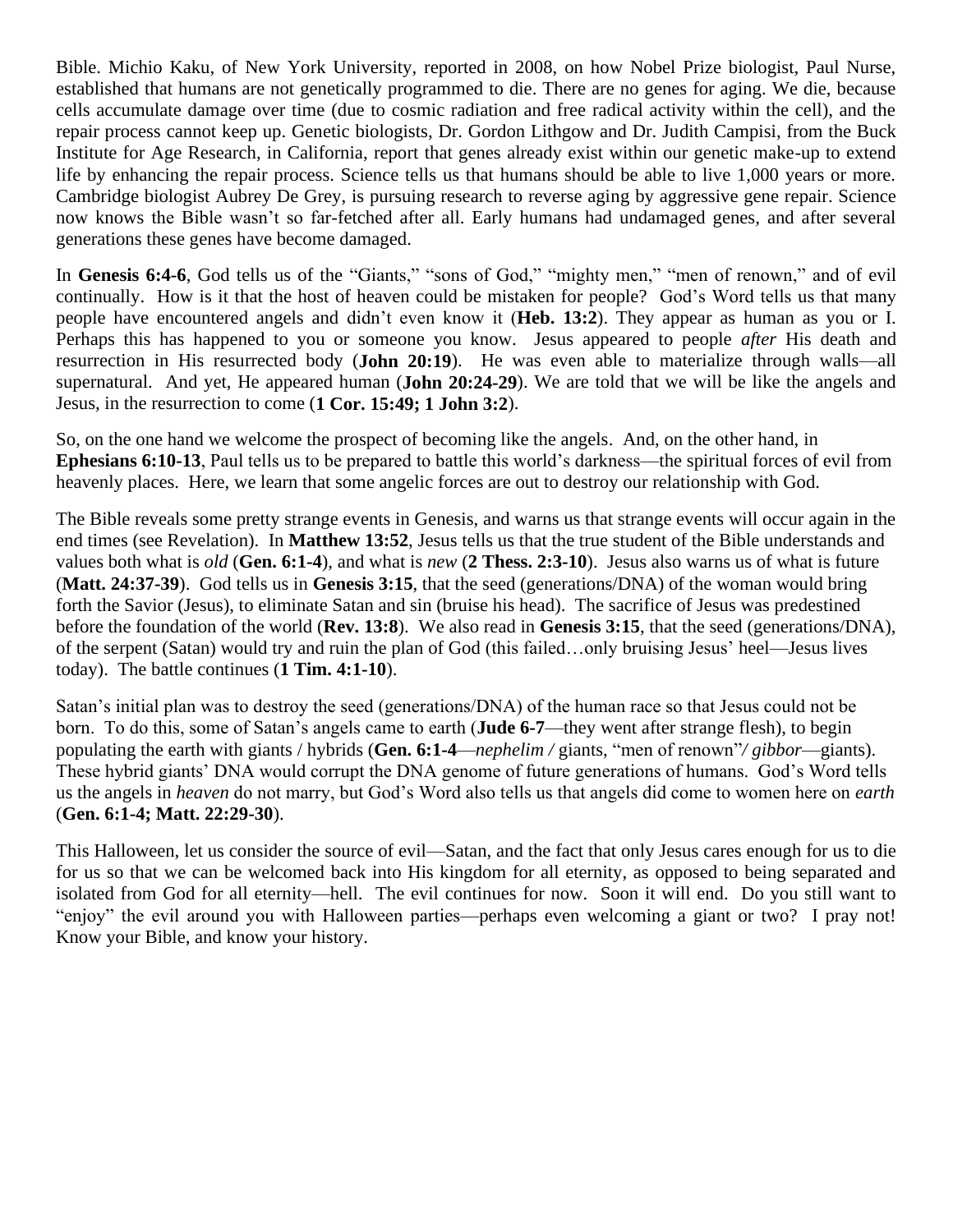## **Giants …Nephilim…Mighty Men…Fallen Angels…EVIL continually…** Genesis 6:1-4; Matthew 24:37-39 **Part 2**

Target Truth Ministries.com Pastor Gerry Crossroads Church, Box 1299, Ukiah, Ca. 95482 707-463-2092

Halloween time reminds me of the evil which caused God to destroy all life on earth with the flood—all except Noah and his family that is. So much evil existed at that time, that God (in order to save us…in order to provide actual normal humans for Jesus to be born from), had to destroy it all (**Gen. 6:5**). Some people believe that there were millions of normal human people who were drowned in that flood. And, because of this belief that God destroyed normal humans that He had made (including babies and old people), many believe that the God of the Old Testament was a vicious blood thirsty being—not a loving God…and that abortion (killing babies), must be ok too. And, for this reason, many people have rejected God. The Bible tells us that God was *grieved* that He had to do this (**Gen. 6:6-7**—"repented" or "sorry" actually means "regretted").

If God was *grieved* (regretted), that He had to destroy all this life, then *why did He have to do it*? God had to destroy the "mankind" (**Gen. 6:7**), because the human population had actually become a "hybrid mankind" genetically altered. Only Noah was "perfect" in his generations (bloodline—**Gen. 6:9**). Noah's bloodline was perfect, not corrupted by Satan (**Gen. 6:9—**the King James says "perfect in his generations" and the NAS says blameless in his time—the Hebrew is "*without blemish in his bloodline*"). Satan had an evil plan to destroy God's plan. God's plan was to save people with the birth of Jesus through humans--not through some genetically altered beings which Satan had managed to produce.

Notice, that after the flood, this same problem was taking hold again in the Promised Land (**Gen. 15:18-21**), and God instructed Israel to destroy all of them (**Deut. 20:17-18**). Satan was destroying the human population, and therefore, God commanded Israel to destroy the hybrid (giant) nations.

There are three Hebrew words to identify giants—*nephal, rapha*, and *gibbor*. The Bible gives numerous references to the generations of these various giants, beginning with the grandson of Noah—Nimrod (**Gen. 10:8**—"mighty one"—*gibbor*/giant). Nimrod led eventually to Amraphel and the Rephaites (**Gen. 14:1-5** *rapha*/giants) at the time of Abram. Other great families were the Amakin, descendants of Amak (**Num. 13:21- 33**—*nephilim*/giants), the Ammorites, also known as the Zamzummins (**Deut. 2:19-21, 3:11**—*rephaim*/giants), even up to Golaith and the Philistines (**1 Sam. 17:51**—"champion"—*gibbor*/giant).

God warned Israel not to mingle or intermarry with these nations, and to destroy them (**Lev. 20:2-5**—Molechleader of the Amalekits—*malek* is Hebrew for "angel," and **Acts 7:43** links Moloch—*malek*—and *rompha*/*rapha*/giants). See also **Deuteronomy 7:1-3, 20:17-18**; and **Ezra 9:1-2**.

Jesus warned us that, just as in the days of Noah, this will occur in the last days (**Matt. 24:37-39; Rev. 9:1-12; Dan. 2:40-43; 1 Tim. 4:1-3**). Note that since the time of Jesus, that evil has been restrained (**2 Thess. 2:3-10**), but that evil will return in the end times (**Rev. 9:1-11**).

All ancient cultures from all over the world have stories concerning: 1) Zodiac, 2) Dragons (dinosaurs), 3) Spirit beings (or angels), coming to earth, 4) Giants, and 5) A great flood – the obelisks of ancient Egypt and the pyramids of Caral Peru were constructed 4,000 years ago to tell the people how high the flood waters were that covered the earth, according to archeologists. The common source of all these stories would be Noah, whose generations spread to all parts of the world—including Noah's grandson, Nimrod, a *giant* who started a pagan religion in the land of Babylon (**Gen. 10:8-10; Rev. 17:5**).

"Giants" (gigantis, or genenes) in the Septuigint, means "earth-born" (part celestial, part terrestrial in origin), "under," "beneath," "inferior," "falling short," or "lacking." In other translations, the Hebrew word (*nefeel*, or *nephel*), is used, which means *fallen ones*, or something fallen (an untimely birth, miscarriage, abortion, bully, tyrant, cast down, cast out, or a fallen giant). In **Numbers 13:28-33**, and **Deuteronomy 3:11**, they are described as being large (giants). These are the children of the fallen angels.

These fallen angels were of superior knowledge and power. Humans were warned not to begin to worship them.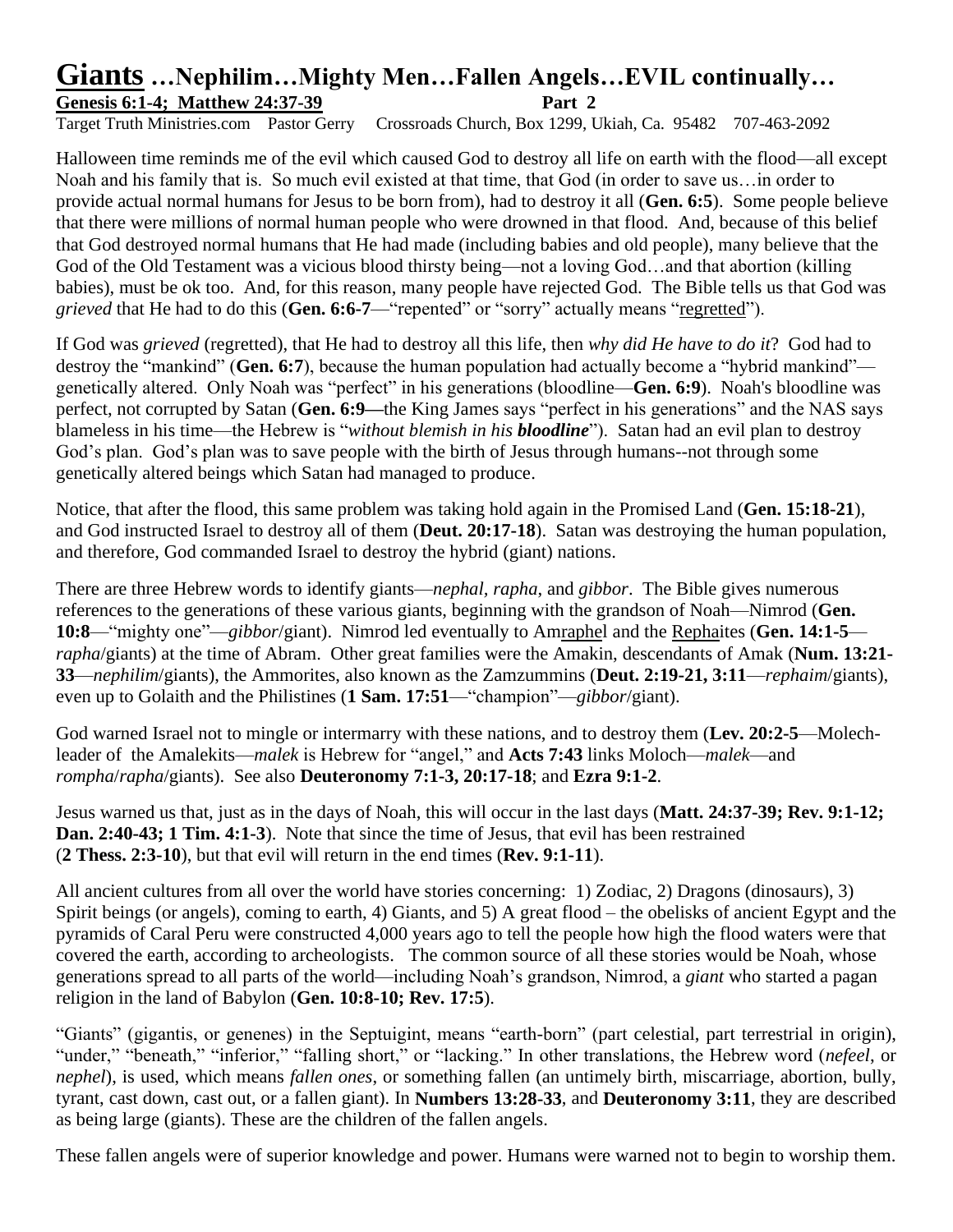They came directly to this age without being birthed into the earth (**Ex. 20:4; Job 38:4-7; Jer. 1:5; Hos. 1:10; Matt. 25:41; Luke 19:10; John 1:11-13, 3:5, 13, 17:5-6; Rom. 3:25-26, 8:16,19-21, 29-30, 11:2; Gal. 4:6; Heb. 2:14-17; 1 Jn.2:2, 4:10, 5:6-8**—Note that verses 7 and 8 are different in the King James translation; **Jude 6; Rev. 12:1-4**).

In the original Hebrew text, references to these "sons of God" is *not* to humans, but to angelic beings (**Job 1:6, 2:1, 38:7; Luke 20:35-36**). Jewish historian, Josephus, wrote in *Antiquities* 1.3.1, concerning this passage that "*Angels accompanied with women and begat sons."* This was also the view of both the Hebrew, and the *early* Christians, until the fourth century (when it was determined that this understanding seemed too much like the Egyptian and Greek myths of supernatural beings). Of course, those myths were a result of perverting the true salvation message (*originally* given in the Zodiac by God, and passed down to Noah's children)—just as modern teachers are making excuses for *this* story of Satan's evil plan given in the Bible (see the book *God's Plan / Satan's Plan*--Target Truth Ministries.com).

Normal usage of the term "*sons of God*" is to the host of heaven (angels), and even the earliest Greek translation of the Hebrew, the Septuagint (Hebrew translated into Greek in 300 B.C.), translates "*bene ha-Elohim*" as referring to "angels," the host of heaven. There are some who hold to the theory that "sons of God" (here in Genesis), refers to the common title given to kings, or others, of great stature. It is true that this term is commonly applied to an *individual* in leadership, as an honorary title. Jesus was called "The Son of God," not because He is a physical descendant, or creation of God the Father, but because Jesus is the King of Kings, the highest of all priests, and the greatest of all prophets. Son of God, in this context, is an honorary *title* given to an individual. The Father/Son relationship between God the Father, and God the Son, is used to describe the *position* of Jesus when He took the form of human flesh. Thus, limiting Himself for a short period of time. Jesus is, in fact, the uncreated, eternal God—the Creator of all (**Col. 1:16; John 1:3; Heb.1:2**). All the historical accounts, from both the Hebrew and the *early* Christians, use this term (sons of God), to refer to angels in this context of **Genesis 6**. Also, the next event that follows, is the destruction of all mankind, including all the babies, as a result of these births to the "*sons of God*" (the angels). If these were just rich spoiled kids of kings, God would not need to kill all the babies. There are *no* Scripture references to "*sons of God*" (plural), being an honorary title for kings, priests, etc.—only a singular individual reference. Therefore, the "*sons of God*" is a direct reference to angels.

E. Kantzsch, in "Gesenius '*Hebrew Grammar'*(1922:418), states "ben" (*of beni ha-elohim*) properly means "beings of the class, or tribe, of elohim," *not* "sons of God," because "sons" actually refers to "adherents." Whereas, "ben" denotes membership. The Jewish priests were totally opposed to pagan polytheistic stories about gods, and yet, they translated the Hebrew "*sons of God*" as "angels" in the Septuagint. Note that Jesus (who referenced Genesis and Noah), *never* said that "*sons of God*" were not fallen angels, as they were referenced in the Septuagint, which Jesus was using. These angels are now chained (**2 Pet. 2:4; Jude 6**). The children born to these unions of angels and women, were called the Nephilim, or giants (Hebrew—*nephel, nefeel*). These became the sources of demons (evil spirits which need a body). Biblically, this is the reason that God saw total depravity in "mankind"—due to sex with foreign beings resulting in an infected and corrupted, genetically altered DNA, which Jesus could not be born from.

The word for "men" in verse four "men of renown" is the Hebrew word *enowsh*, which is not the normal Hebrew word used for men in these passages. *Enowsh* means mortal, weak, wicked, and blood thirsty. The book of Enoch records that the original blood drinkers were the Nephilim. Vampire stories are traced to the Nephilim. Satan has made the sacred blood sacrifice of God a mockery by using the vampire as a mock "imitation."

Science reports that current studies show lots of interbreeding between so-called "modern" humans and the Neanderthals, and Denisovians (as well as other possible related species--see Target Truth Ministries.com book *Science, Origins, & Ancient Civilizations*). Jesus tells us that the end-times will be "as in the days of Noah" (**Luke 17:26-30**). **Daniel 2:40-43** also hints at some similar event when "they" shall mingle with the "seed" of men in the end times. So…will there be another attempt to destroy the bloodline/genome of humans in the end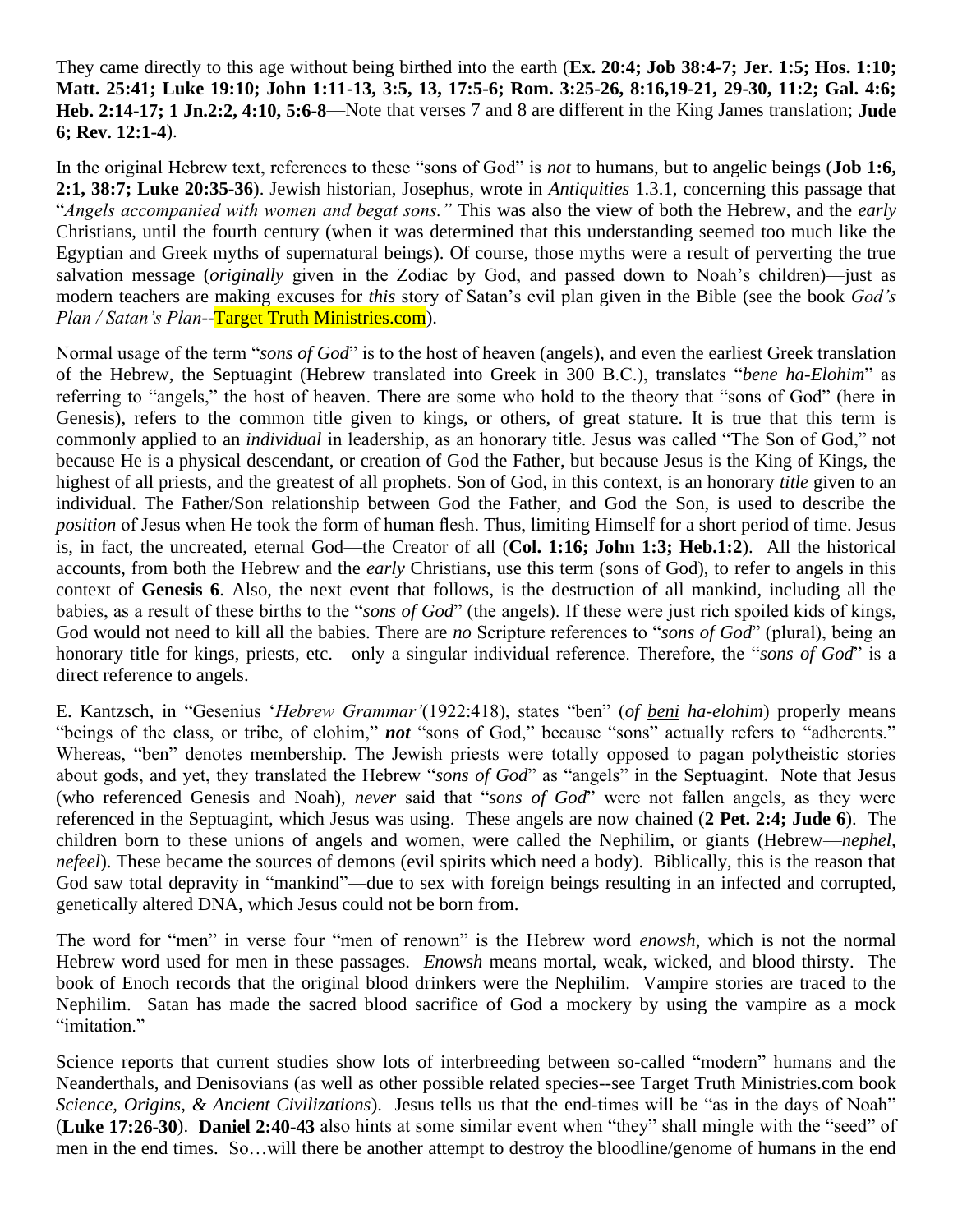times "as in the days of Noah?"

Note that Paul, in **1 Corinthians 11:10**, states that women must cover their heads with *authority* because of the *angels*. Wearing a veil, and covering her head, expresses her authority over any fallen angel, as she is putting her trust in God's order and ways, and not submitting to any "angel" (**Gal. 1:8-9**).

Concerning these strange beings, and other non-biblical references to them, Ancient Egyptian texts refer to the "First Time" (Zep Tepi), the time of creation, as the era of the Neferu (Netheru), which is translated as human beings with god-like abilities. Egyptian drawings and carvings depicting the "staff of life" show the staff never touches the ground. This is to indicate that we are spiritual beings having an earth experience in the mortal flesh, and we will return to heaven. According to J.J. Champollion-Figeac in *Wisdom Literature* (Paris, 1888), the *Egyptian Book of the Dead* states that one of the "Company of the gods," Thoth, built the Great Pyramid according to a design which had descended from heaven. Ancient Sumerian texts speak of highly developed people, who descended to the earth from the heavens, and they developed into a people called the Nephilim. The Akkadians called them the Ilu, or the "High Ones" (per Zecharia Sitchim, Sumerian language specialist).

Greek historian, Herodotus, wrote 2,400 years ago of the Great Pyramids white casing stones being finely fitted together, polished, and engraved with signs and symbols. Jewish historian, Josephus, wrote 2,000 years ago of these, and noted the engravings recorded "a peculiar sort of wisdom." Eighth century Arab astronomer, Abou Balkhi, recorded in a scroll held at the Oxford University library, that the Great Pyramid was inscribed with the wonders of physics. The British museum holds a tenth-century manuscript (No. 9576), which records Arab historian Masoudi's testimony of the Great Pyramid, as having carvings on the casing stones of celestial spheres and stars—their history, and progression. The Alexandrian library holds an eighth-century book about Egypt's past, called *Camoos* (Dictionary) of Firazabadi, which records that the Great Pyramid was built *before* the time of a great flood, in ancient times. Herodotus records in his *Histories,* that the Great Pyramid showed evidence of saltwater calcification, and sea shells all around the area. This testimony was supported by Danish author, Frederic Norden, in the 1750's, who noted the great number of shells and oysters covering the plains around the pyramids. It should be noted, that the Nile River has no shellfish, or salt water. The Alexandrian library holds a document written by Arab historian, Ibn Abd Hokm, that claims that some pyramids were built by a king, named Saurid Ibn Salhouk, more than 300 years *before* a great flood occurred, and that the Great Pyramid was already in existence at that time.

In **Genesis 9:3-4**, after the flood of Noah, God tells us that eating of meat is now acceptable…just not the blood. God now allows humans to eat meat, but not to consume the blood—the life (**Lev. 17:11**). Why this change? In the world before the flood, mankind was involved in what Paul describes will also happen in the end times. Those who wish to keep humans away from worshiping the Creator provide humankind with alternatives (other ways), and these alternatives involve commitment to certain pagan actions. In **1 Timothy 4:1-3**, Paul describes the "Doctrine of Demons," which will prevail during the *end times*. These include the forbidding to *marry*, and the requirement not to *eat meat*, and these practices can also be traced to the very beginnings after the flood (perhaps even before the flood—**Gen. 6**).

Concerning marriage, Nimrod (one of the "giants"), is credited with forming celibate orders of priests, which the Babylonians later also adopted. God's plan was to see people marry each other and raise children to worship Him—flesh (mortal) humans who would receive the truth of God, and receive their spirit (**John 3:6--**be born again), and who would die (**Gen. 2:17**). Satan's purpose was to destroy God's plan (destroy normal human flesh), and marriage was therefore promoted as something to do with your "spiritual" god (angels—**Gen. 6**). In the pagan belief, a person who marries another human being does not elevate themselves. In order to elevate oneself and enter a higher plain, a person needs to marry a higher being…an angel or god. Biblical marriage of one man to one woman is seen in pagan circles as idolatry of the flesh above the spirit. This pagan ideal still exists in our own culture today. In the end times, just as Jesus tells us that evil will rise again (**Matt. 24:37-39**), Paul is also telling us that there will be those who hold to marring only the higher order of spirit beings, and to deny marriage to another human—a return to the "Days of Noah." Satan wants to have it both ways concerning marriage…either by denying marriage to another human through pagan practices, or by